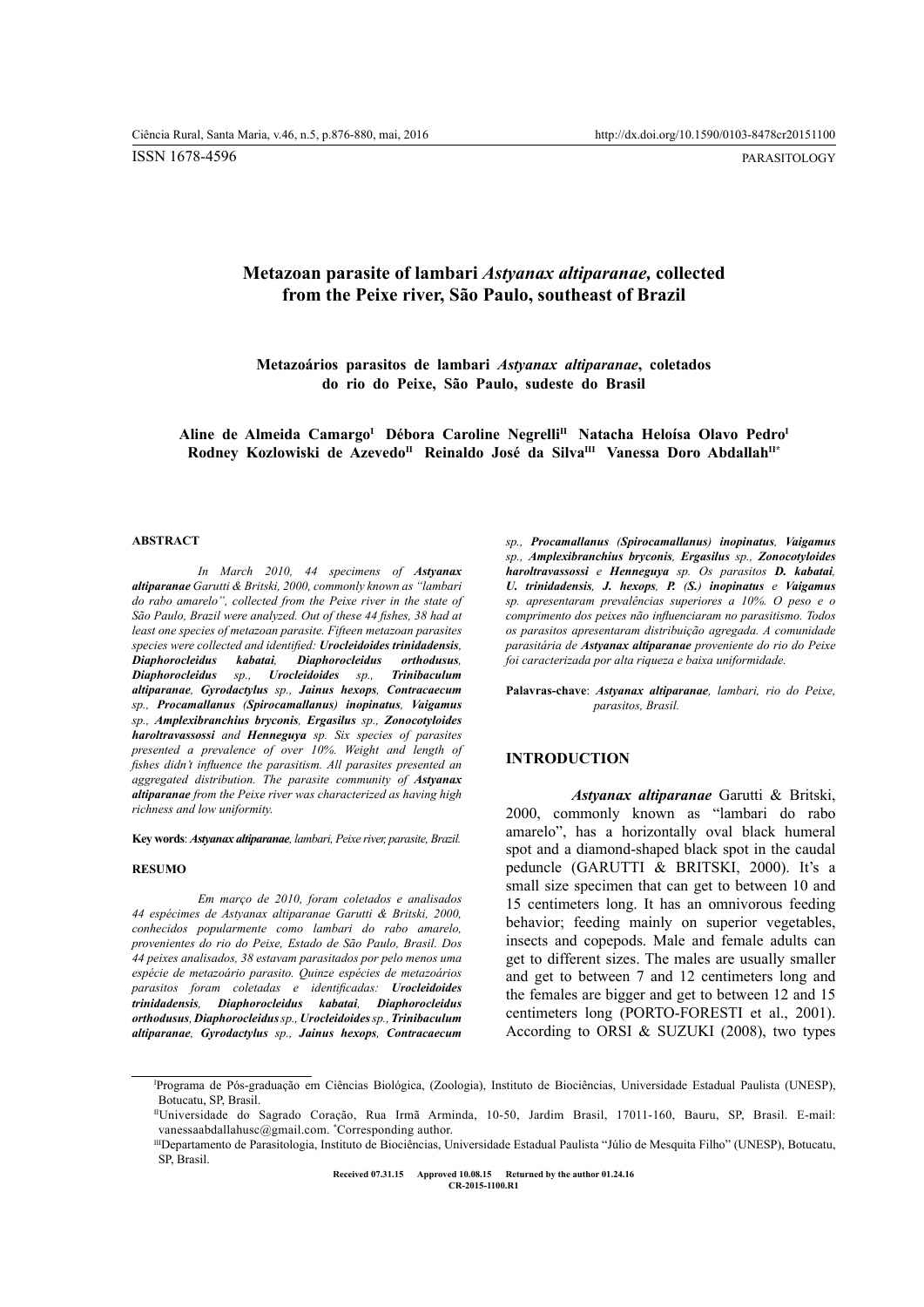of shoals origin from the *A. altiparanae* specimens; the bigger ones are formed by approximately 50 individuals in their young stage, and the smaller ones are formed by approximately 15 individuals in their adult stage. The formation of groups; however, may have some negative aspects, such as a great amount of parasites transfer.

The parasites perform key-functions in the ecosystems, controlling the abundance or density of host populations, which keep the food chain stable and also structure the animal communities. Thus, the parasites, in the last few years, have been considered an important element of the global biodiversity (POULIN & MORAND, 2004).

The Peixe river is one of the left-bank tributaries of the middle Tietê river basin in the Barra Bonita area. Regarding the hydrography, this river has its sources located in the city of Torre de Pedra (São Paulo) in an area along with the Environmental Preservation Area (EPA) of the Basaltic Cuesta of Botucatu, with a 584km² drainage-basin in the direction to the north-south axis. According to CARAMASCHI (1986), this river presents a strong altitudinal gradient with a 70m altitude gap up to 430m at its mouth in Barra Bonita, in the municipal area of Anhembi (São Paulo).

Different studies have been carried out with *A. altiparanae*, from which can be pointed out: BARASSA et al. (2003), who described *Henneguya chydadea* parasitizing this host in a lake in the Pedras river, State of São Paulo; FERRARI-HOEINGHAUS et al. (2006), who studied the monogenean parasites of *A. altiparanae* and *Rhamdia quelen* in the São Francisco Verdadeiro River; PAVANELLI et al. (2006), who did a metazoan parasite study of *A. altiparanae* in the Paraná River floodplain; AZEVEDO et al. (2007), who conducted a helminth fauna study of this host in lakes and ponds of the rio das Pedras Farm, Campinas, São Paulo, analyzing the influence of different water bodies and the sex of host parasitism; LIZAMA et al. (2008), who conducted an ecological study of the metazoan parasites of *A. altiparanae* in the Paraná River floodplain, identifying 23 species; ALMEIDA & COHEN (2011), who studied the monogeneans of *A. altiparanae* in net-tanks in the reservoir of Itaipu Hydroelectric Power Plant and of the Paraná river; ABDALLAH et al. (2012) studied the nematode of this species in the Peixe river, São Paulo; ABDALLAH et al. (2013), who described the monogenean *Trinibaculum altiparanae,* parasitizing the gills of the host in the Peixe river, São Paulo, among others.

The purpose of this study was to identify the parasitic fauna of *A. altiparanae* of the Peixe river and to carry out its quantitative analysis; thus, contributing to the knowledge of the biodiversity of the aquatic environment within the state of São Paulo.

## **MATERIAL AND METHODS**

Specimens of *A. altiparanae* were collected in March 2010 in the Peixe river (48º06'38"W; 22º49'53.1"S) with trawls of different meshes. Fishes were identified according to GARUTTI & BRITSKI (2000). After collected, the fishes were stored individually and taken to the Laboratório de Parasitologia de Animais Silvestres (LAPAS) at the Universidade Estadual Paulista "Júlio de Mesquita Filho" (UNESP) in the campus of Botucatu, where they were examined and had their biometric data taken. Body surface, gills and nostrils were examined to search for ectoparasites. By means of an incision in the ventral region of the hosts, all organs were removed and analyzed using a stereomicroscope to collect endoparasites. Techniques of EIRAS et al. (2000) were followed to the preparation, mounting and fixation of metazoan parasites.

Calculus of prevalence, mean abundance and mean intensity of parasitism were carried out according to BUSH et al. (1997). Ratio between variance and mean (dispersion indices) was used in each species of parasite to indicate whether the infections were aggregated and determine their type of distribution. The statistical *d* was also calculated to evaluate their significance (LUDWIG & REYNOLDS, 1988). Frequency of dominance and mean relative dominance (number of specimens of the same species/total number of specimens of all species of infra community) were calculated for each parasite species (ROHDE et al., 1995). Spearman's rank correlation coefficient  $(r<sub>s</sub>)$  was used for the analysis of possible correlations between the host weight and parasite abundance, and between standard host length and parasite abundance. The aforementioned tests were applied only to those species of parasites that presented prevalence greater than 10% (BUSH et al., 1990). The indices of Brillouin (H), Pielou (J') and Margalef (d) were used to evaluate, respectively, the diversity, uniformity and parasite richness

Representative specimens of the species of parasites were deposited in the Helminthological Collection of the Instituto de Biociências at Universidade Estadual Paulista "Júlio de Mesquita Filho" (UNESP) in the campus of Botucatu.

### **RESULTS AND DISCUSSION**

A total of fifteen species of metazoan parasites was collected (Table 1). The monogeneans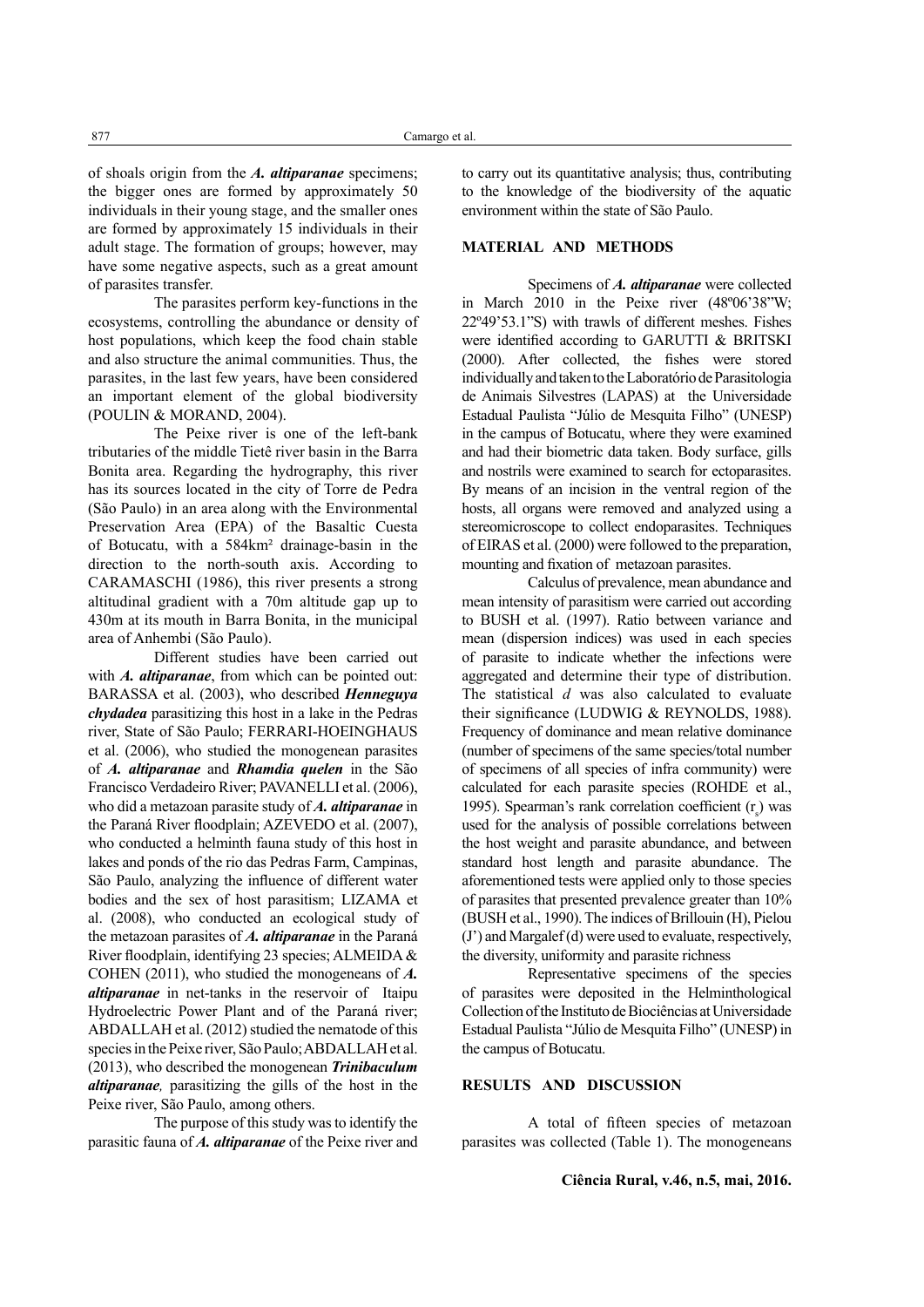|  | Table 1 - Prevalence, mean abundance, mean intensity and site of infection of the metazoan parasite in <i>Astyanax altiparanae</i> Garutti and |  |  |  |  |  |
|--|------------------------------------------------------------------------------------------------------------------------------------------------|--|--|--|--|--|
|  | Britski, 2000, from the Peixe river, SP, Brazil.                                                                                               |  |  |  |  |  |

| Parasites                                  | Prevalence $(\% )$ | Mean abundance | Mean antensity | Site of infection/infestation |
|--------------------------------------------|--------------------|----------------|----------------|-------------------------------|
| Myxozoa                                    |                    |                |                |                               |
| Henneguya sp.                              | 13.64              |                |                | Gills                         |
| Monogenea                                  |                    |                |                |                               |
| Diaphorocleidus kabatai                    | 47.72              | 3.14           | 6.57           | Gils                          |
| Diaphorocleidus orthodusus                 | 4,54               | 0.07           | 1.50           | Gills                         |
| Diaphocleidus sp.                          | 4.54               | 0.16           | 3.50           | Nostril                       |
| Gyrodactylus sp.                           | 4.54               | 0.07           | 1.50           | Gills                         |
| Jainus hexops                              | 11.36              | 0.27           | 2.40           | Gills                         |
| Trinibaculum altiparanae                   | 2.27               | 0.14           | 6.00           | Gills                         |
| <i>Urocleidoides</i> sp.                   | 6.82               | 0.14           | 2.00           | Gills                         |
| <b>Urocleidoides trinidadensis</b>         | 27.27              | 1.02           | 3.75           | Gills                         |
| <b>Digenea</b>                             |                    |                |                |                               |
| Zonocotyloides haroltravassossi            | 2.27               | 0.02           | 1.00           | Intestine                     |
| <b>Nematoda</b>                            |                    |                |                |                               |
| Contracaecum sp.                           | 4.54               | 0.05           | 1.00           | Intestine                     |
| Procamallanus (Spirocamallanus) inopinatus | 22.73              | 0.36           | 1.60           | Stomach and Intestine         |
| <b>Crustacea</b>                           |                    |                |                |                               |
| Amplexibranchius bryconis                  | 2.27               | 0.25           | 11.00          | Gills                         |
| <i>Ergasilus</i> sp.                       | 6.82               | 0.14           | 2.00           | Gills                         |
| <i>Vaigamus</i> sp.                        | 11.36              | 0.23           | 2.00           | Gills and liver               |

represented the majority of the specimens collected  $(82.71\%)$ , followed by the crustaceans  $(10.15\%)$ , nematodes (6.77%) and digeneans (0.37%).

The monogenean *Diaphorocleidus kabatai* was the predominant parasite species, with 138 collected specimens representing 51.88% of the total parasites collected (266) and it presented the highest value of dominance frequency (Table 2). The parasites presented an aggregate distribution pattern (Table 3). The length and weight of the hosts did not influence the parasitism of *A. altiparanae*.

From all 44 specimens of *A. altiparanae* collected, 38 were parasitized by at least one species of

metazoan parasites of *Astyanax altiparanae* from the Peixe river, SP, Brazil.

| Parasites                                                      | Frequency of<br>Dominance $(\% )$ | Relative<br>Dominance |  |  |
|----------------------------------------------------------------|-----------------------------------|-----------------------|--|--|
| Diaphorocleidus kabatai                                        | 40.91                             | $0.52 \pm 5.83$       |  |  |
| Jainus hexops                                                  | 9.09                              | $0.04 \pm 0.92$       |  |  |
| <b>Procamallanus</b><br><i>(Spirocamallanus)</i><br>inopinatus | 11.36                             | $0.06 \pm 0.78$       |  |  |
| <b>Urocleidoides</b><br><i>trinidadensis</i>                   | 1136                              | $0.17 \pm 2.07$       |  |  |
| <i>Vaigamus</i> sp.                                            | 682                               | $0.04 \pm 0.83$       |  |  |

metazoan parasite, with a mean of six parasites/fish. Six hosts (13.64%) were not parasitized, 14 hosts (31.82%) were parasitized by one species, 16 (36.36%) were parasitized by two species, four (9.09%) were parasitized by three species, two hosts (4.54%) were parasitized by four species of parasites and two hosts (4.54%) by five species of parasites. The total number of parasites showed no positive correlation with the total length of *A. altiparanae* ( $rs = 0.16$ ,  $P = 0.31$ ) and did not show any significant results regarding the weight of the host ( $rs = 0.08$ ,  $P = 0.60$ ). The parasite species richness showed no significant correlation with the total length of hosts ( $rs = 0.06$ ,  $P = 0.71$ ) and no significant result regarding the weight of the host ( $rs = -0.02$ ,  $P = 0.91$ ). The mean richness was  $1.39 \pm 1.24$ , the mean uniformity Table 2 - Frequency of dominance (%) and relative dominance of was  $0.70 \pm 0.38$  and the mean diversity was  $0.76 \pm 0.75$ .

Table 3 - Values of index dispersion (ID) and statistical *d* test of metazoan parasites of *Astyanax altiparanae* from the Peixe river, SP, Brazil.

| Parasites                                  | ID    |       |
|--------------------------------------------|-------|-------|
| Diaphorocleidus kabatai                    | 10.82 | 21.29 |
| Jainus hexops                              | 313   | 7 2.0 |
| Procamallanus (Spirocamallanus) inopinatus | 1.69  | 2.84  |
| <b>Urocleidoides trinidadensis</b>         | 4.20  | 979   |
| <i>Vaigamus</i> sp.                        | 2.99  | 682   |
|                                            |       |       |

**Ciência Rural, v.46, n.5, mai, 2016.**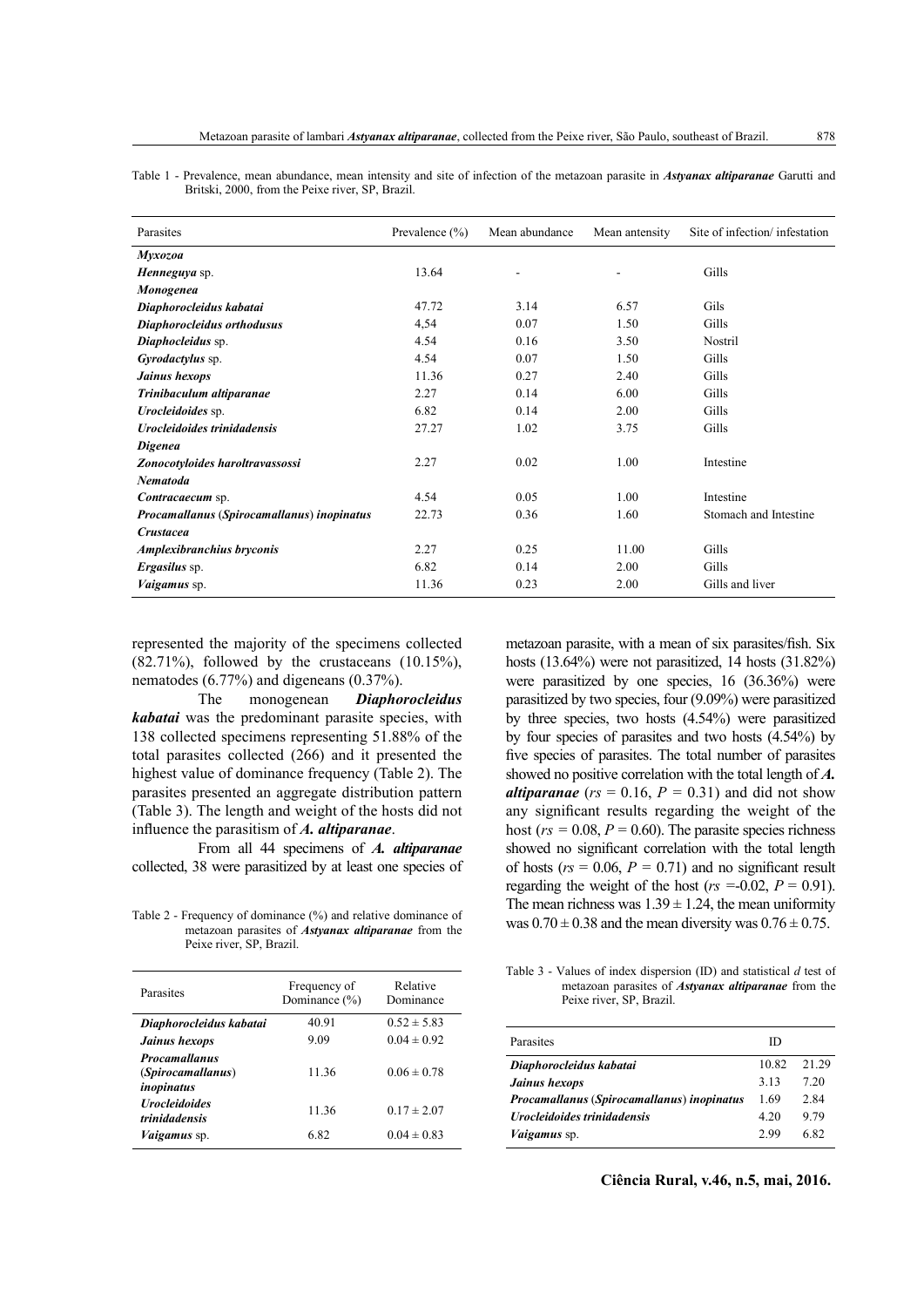Results obtained in this study indicated that the parasitic community of *A. altiparanae* from the Peixe river was characterized by high richness and low uniformity. According to BUSH et al. (1997), diversity is the concept that describes a community composition in terms of number of species and some factor that weights the relative equality in the distribution of each species. There is no environment where all species are equally common; some are abundant, others are moderately common and most are rare. Biodiversity can be divided into two components: species richness that stands for the number of species present in a sample and uniformity (equitability) that describes the variability in the abundance of species. A community in which all the species have approximately the same number of individuals can be considered very uniform, while a large disparity in the relative amount of species results in a low uniformity (MAGURRAN, 1988). Communities with high species richness, uniformity or both are generally considered as more diverse (PIELOU, 1977). According to what has been previously exposed, the results reported indicated that the parasitic community of *A. altiparanae* presents high variability in amount of species and high species richness.

The length of the host, considered to be an expression of its age, is one of the key factors in size variation of infrapopulations of parasites (DOGIEL, 1961). However, in this study, the length of the host did not influence the parasite abundance, which may suggest regarding the endoparasites, that the food items in the different age groups must be similar and there must be no variation in use of this species habitat and regarding the ectoparasites, that the availability of the infecting forms must be similar in the different age groups of these fish.

The parasites reported in *A. altiparanae* presented an aggregated species distribution pattern. This pattern is considered typical of the parasites found in freshwater fish. According to ZUBEN (1997), the aggregated distribution pattern acts in order to increase the regulation which depends of the density and abundance of both hosts and parasites, aside from reducing the level of interspecies competition among the parasites.

The *D. kabatai* species presented the highest prevalence value among the parasites found in this study, though the monogenetic parasite *J. hexops* and *U. trinidadensis* were also reported with prevalence values higher than 10%. *Astyanax altiparanae* monogenetic parasites of the Peixe river represented 82.71% of the total of metazoans reported. High intensity of infestation by ectoparasites can be explained due to the fact that the *A. altiparanae* specimens form shoals both in the young and adult stages, making the transference of these parasites easier (ORSI & SUZUKI, 2008). Monogenetic parasites are hermaphrodites and present a direct life cycle; therefore, where there is a high concentration of individuals, the parasite finds it easy to complete his life cycle. The monogenetic parasites were reporeted mostly in the gills, and its presence may provoke an excessive production of mucus leading the host to death by asphyxia (PAVANELLI et al., 2002).

There are two ecological studies which were carried out with the species *A. altiparanae*: LIZAMA et al. (2008) that performed a study in the Paraná River's floodplain and AZEVEDO et al. (2007) whose study was performed at Pedras river farm, Campinas, São Paulo. LIZAMA et al. (2008) registered 23 metazoan parasite species in this host, the endoparasite fauna being represented by 97.42% of the total collected parasites. In the study of AZEVEDO et al. (2007), six species of metazoan parasites were registered, most of them being endoparasites. The results of those two studies differ from those obtained in our study, since the ectoparasites represented most of the parasites collected. This may be explainable, since in environments with medium currents and low depths, like the Peixe river, the ciliated larvae of the monogenic parasites (oncomiracidium) can find their hosts more easily, which in lentic environments with great depths such as the lake located on the rio das Pedras farm and floodplain of the Paraná River, turn meeting between the larva and the fish more difficult.

Regarding the endoparasites, in environments with currents, the crustacean and the mollusks (intermediate hosts) are not easily reported like in lentic environments, and; therefore, this might explain the low amount of endoparasites reported in this study.

### **CONCLUSION**

This study indicated that the parasitic community of *A. altiparanae* from the Peixe river was characterized by high richness and low uniformity. With the exception of *D. kabatai*, *T. altiparanae*, *Urocleidoides* sp., *U. trinidadensis* and *Z. haroltravassossi,* all other parasites are being registered in this host for the first time.